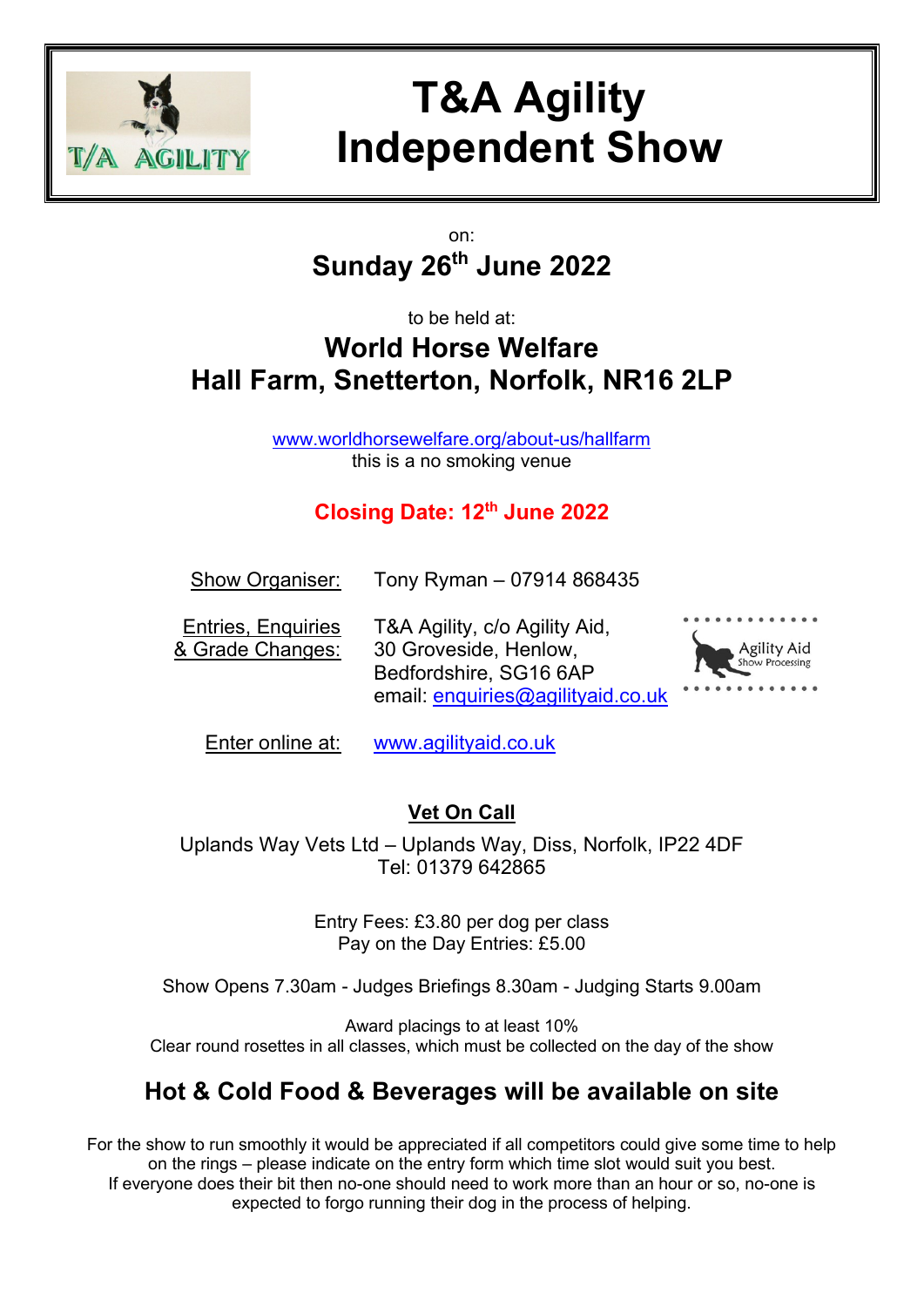### **Saturday**

- 1 Elementary Agility 17 Veterans Agility 2 Elementary Jumping 18 Veterans Jumping 3 Elementary Triple A 19 Veterans Triple A 4 Elementary Clockwork Tunnels 20 Veterans Clockwork Tunnels 5 Starters Agility 21 Anysize Agility 6 Starters Jumping 22 Anysize Jumping 7 Starters Triple A 23 Anysize Triple A 8 Starters Clockwork Tunnels 24 Anysize Clockwork Tunnels 9 Novice Agility 25 Junior Agility 10 Novice Jumping 26 Junior Jumping 11 Novice Triple A 27 Junior Triple A 12 Novice Clockwork Tunnels 28 Junior Clockwork Tunnels 13 Senior Agility 14 Senior Jumping 15 Senior Triple A 16 Senior Clockwork Tunnels
- -
	-
	-
	-
	-
	-
	-
	-
	-
	-
	-

## **Eligibility**

Elementary All those beginner dogs regardless of handler - KC Grade 1 dogs Starters **KC Grade 2,3 dogs** Novice KC Grade 4,5 dogs Senior KC Grade 6,7 dogs Veteran Dogs 7 years and over Anysize For dogs that don't fit anywhere else Junior Handlers 18 years and under

Veterans and Anysize will have a choice of jump heights, 40cm – 30cm – 20cm There will be no weaves or seesaw in these classes, the Dogwalk and A-Frame will be lowered

|               | <b>Jump Height</b> |                  |        |              |                  |  |  |  |  |  |  |
|---------------|--------------------|------------------|--------|--------------|------------------|--|--|--|--|--|--|
| Dog Height    | 20cm               | 30 <sub>cm</sub> | 40cm   | 50cm         | 60 <sub>cm</sub> |  |  |  |  |  |  |
| Under 35cm    | Micro              | Small            |        |              |                  |  |  |  |  |  |  |
| Under 43cm    |                    | Small            | Medium |              |                  |  |  |  |  |  |  |
| $43cm - 50cm$ |                    |                  | Medium | Intermediate |                  |  |  |  |  |  |  |
| Over 50cm     |                    |                  |        | Intermediate | Large            |  |  |  |  |  |  |

#### **Dog Size Categories**

| <b>IVIICTO</b> | For dogs under $35$ cm ( $\approx$ i $3$ m) at the withers, jump neight zuchn                             |
|----------------|-----------------------------------------------------------------------------------------------------------|
| <b>Small</b>   | For dogs under $35cm$ ( $\sim$ 13in) at the withers, jump height 30cm                                     |
| <b>Medium</b>  | For dogs over 35cm $($ ~13in) & under 43cm $($ ~17in) at the withers, jump height 40cm                    |
|                | Intermediate For dogs 43cm $(\sim 17$ in) & under 50cm $(\sim 19.6)$ in) at the withers, jump height 50cm |
| Large          | For dogs 50cm $(\sim 19.6)$ or over at the withers, jump height 60cm                                      |

**Micro** For dogs under 35cm (~13in) at the withers, **jump height 20cm**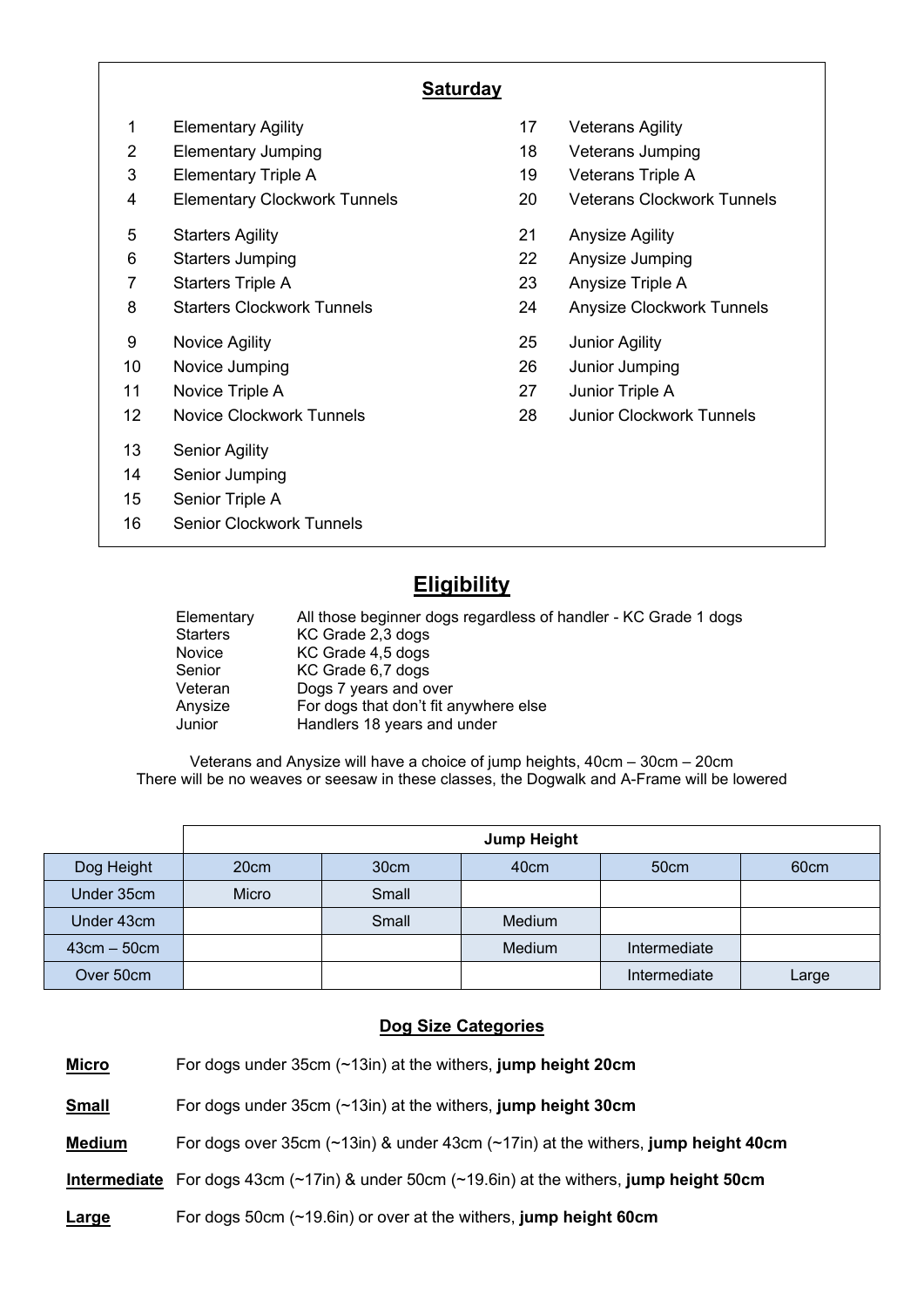#### **The jump heights have been chosen to provide choice for handlers who compete between multiple organizations and remain sympathetic towards the pet dog**

- A dog measuring under 35cm has the choice of running as Micro or Small
- A dog measuring under 43cm has the choice of running Small or Medium
- A dog measuring between 43cm and 50cm has the choice of running Medium or Intermediate
- A dog measuring over 50cm has the choice of running Intermediate or Large

All dogs entered into the show must have received appropriate training and be able to negotiate all equipment in a safe manner. Standard KC marking will apply (up contacts will not be marked)

## **Rules & Regulations**

- 1. All dogs entered for competition must have received appropriate training and be able to negotiate all equipment in a safe manner.<br>2. Dogs under 18 calendar months of age on the first day of the show are not eligible to
- 2. Dogs under 18 calendar months of age on the first day of the show are not eligible to compete.
- 3. The management reserves to itself the right to refuse entries.<br>4. Entry fees will be £3.80 per dog per class. Pay on the Day en
- 4. Entry fees will be £3.80 per dog per class. Pay on the Day entries will be £5.00 per dog per class.<br>5. Internet entries will be accepted at: www.agilityaid.co.uk
- 5. Internet entries will be accepted at[: www.agilityaid.co.uk](http://www.agilityaid.co.uk/)<br>6. Any persons under the age of 18 must be accompanied
- 6. Any persons under the age of 18 must be accompanied by a responsible adult for the duration of their visit.<br>
1. Dogs must not wear any type of slip, half-slip collar or lead when under test. A flat, close fitting, leath
- 7. Dogs must not wear any type of slip, half-slip collar or lead when under test. A flat, close fitting, leather or webbing collar is permitted, providing the only attachment is a plain identification panel as an integral part of the collar i.e. not attached by a ring.
- 8. No competitor shall impugn the decision of the Judge or Judges.
- 9. A dog shall be withdrawn from competition and removed from the show if it is:-
- a. A bitch which is in season.
	- b. Suffering from any infectious diseases or contagious disease.
	- c. Interfering with the safety or chance of winning of an opponent.
	- d. Of such temperament or is so much out of hand as to be a danger to the safety of any person or other animal.
	- e. Likely to cause suffering to the dog if it continues competing.
- 10. The management reserve the right to combined/split classes dependent of entries.
- 11. Should circumstances so dictate the management may alter arrangements as necessary.
- In the event of abandonment of the show, the management will defray any such expenses from received fees to cover the cost of the show preparation and any non-retrievable expenses before issuing refunds.
- 13. Food shall not be carried in the hand or given to a dog in the ring. Handlers in Anysize and Elementary classes may use a silent toy in the ring. If using toys in Elementary the toy must not be thrown and the run will be NFC. Squeaky toys, clickers and whistles must not be used in the vicinity of the rings. At the judges discretion you may ask for help from a third party, i.e. holding a dog on a start line but at no time should there be more than one handler in the ring.
- 14. Separate entry forms must be completed by each owner and must be signed by the owner or his authorised agent in accordance with the provisions specified thereon. Entry forms must be accompanied by the appropriate fees.
- 15. No dog/s suffering from infectious or contagious disease or having been exposed to such disease during the period of 21 days prior to the show or which is suffering from a condition which adversely affects its health or welfare may compete.
- 16. It is the competitors responsibility to be available for their class and running order. Competitors must run as close to their running order as possible.
- 17. Returned cheques will incur a £10 fee to the competitor to cover bank and administration charges before the entry is accepted.
- 18. Overpayment will not be refunded.
- 19. Any owner, exhibitor or handler or other person in charge of a dog is required to remove as soon as possible any fouling caused by their dog/s.<br>20. All dogs are entered at this show at their owners risk and whilst ever
- 20. All dogs are entered at this show at their owners risk and whilst every care will be taken, the management of the show will not accept
- responsibility for loss, damage or injury however caused to dogs, persons or property whilst at the show.
- 21. If you choose to download your ring cards you are agreeing for the information on them to be publicly viewable online.
- 22. T&A Agility or their authorised agents may make results from this show publicly available and share results with third parties for the same purpose.
- 23. No person shall carry out punitive correction or harsh handling of a dog at any time within the boundaries of the Show.

#### **DIRECTIONS TO THE VENUE – NR16 2LP**

**From the South:** Follow A11 North. Turn off the A11 at Snetterton following the brown signs "World Horse Welfare" (with a horse shoe symbol) The show will then be sign posted.

**From the North:** Follow A11 South. Turn off the A11 at Snetterton following the brown signs "World Horse Welfare" (with a horse shoe symbol). The show will then be sign posted.

**If you are using sat nav** it will take you to the wrong entrance so please follow the brown "World Horse Welfare" signs.

#### COVID:

The organisers will ensure to the best of its ability that the event is run to Covid Safe guidelines. It is your responsibility to ensure you comply with national and local restrictions including advice given about non-essential travel in and out of locally affected regions (which must not be ignored) – in the interests of the safety of all participants this may give rise to a short notice refusal of entry at the organisers discretion.

If a competitor, or anyone in their household, has Covid-19 related symptoms or has tested positive for Covid-19 they must isolate in line with Government advice - [www.nhs.uk/conditions/coronavirus-covid-19/self-isolation-and-treatment/when-to-self](http://www.nhs.uk/conditions/coronavirus-covid-19/self-isolation-and-treatment/when-to-self-isolate-and-what-to-do/)[isolate-and-what-to-do/](http://www.nhs.uk/conditions/coronavirus-covid-19/self-isolation-and-treatment/when-to-self-isolate-and-what-to-do/) The competitor must not attend the event.

It is planned to hold this show under the governement guidelines in force at the time of the event, however the club reserves the right to impose any restrictions they feel are required to ensure the safety of all involved.